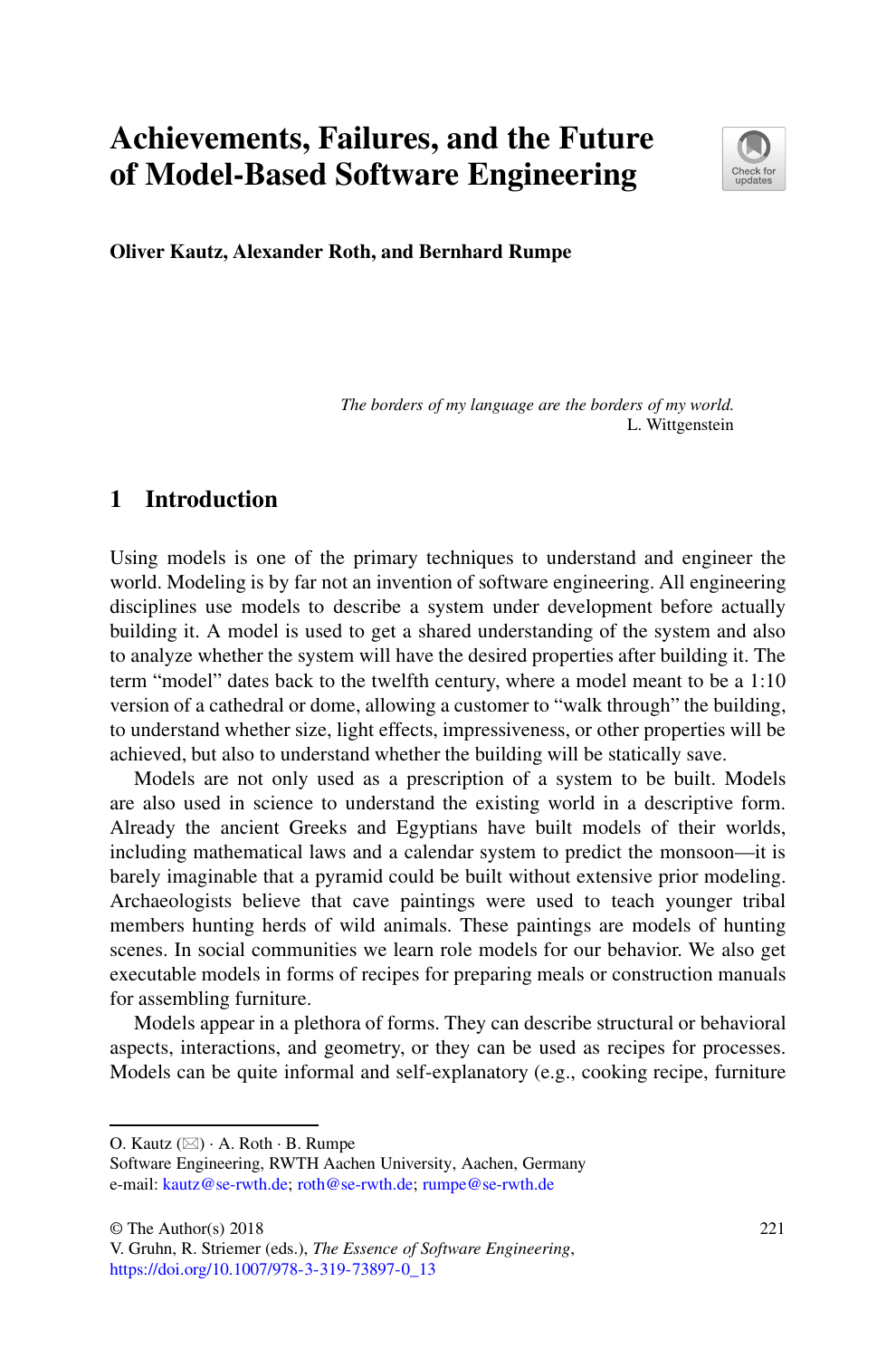construction manual) or have a rather formal appearance and a well-defined mathematical theory (e.g., differential equations for physics simulations).

With all this different forms of models in society, science, and engineering, it is not surprising that computer science developed its own idea of helpful models to design and understand software systems.

However, software is different from any other physical system that engineers would want to build. First of all, software per se has no physical manifestation. This leads to a number of characteristics for software itself as well as for software production and development processes. Obviously, production completely vanishes, when software can be downloaded and built on a push-button basis (or even automatically). There is no need for a physical manifestation of a factory for assembling individual software products during a rather expensive process. Therefore, software development is always a process of invention and stabilization until the final version is developed.

Because of its immaterial nature and the knowledge about its context, software itself is (or at least it embodies) a model of the elements that it deals with. A "Person" object is actually an abstraction of a real Person, containing only the relevant information about the person. But software is complex and thus needs engineering techniques. The two main classical techniques are "divide and conquer" in various forms: The software system is divided in subsystems and finally components. The development process is divided in phases, focusing on different artifacts, and iterations, allowing to start small and to improve the software in manageable steps. Early phases, such as understanding the problem (also called requirements elicitation), structuring the problem (also called requirements specification and high-level architecture definition), as well as precisely specifying the desired solution in smaller chunks (e.g., use case definition), do not result in programming artifacts but require various forms of models.

The Unified Modeling Language (UML) [\[39,](#page-14-0) [43,](#page-14-1) [44\]](#page-14-2) was developed two decades ago to provide a standardized framework for this purpose. It includes and standardizes preexisting modeling approaches and languages and adds new ones. The UML has 13 sublanguages in total that are applicable for a variety of purposes. However, it is difficult to say whether the UML, as a general-purpose modeling language, is the appropriate language for all use cases or where it should be improved or where language concepts should be removed or added.

The UML, its many predecessors, and its foundations in modeling techniques based on formal methods, such as finite automata [\[24\]](#page-13-0), entity relationship models [\[9\]](#page-13-1), and others, demonstrate that computer science has not only invented its own forms of models but also made its forms of models explicit through defining modeling languages. Only if a modeling language is defined explicitly and precisely enough, which includes syntax, semantics, and the clarification about the pragmatic forms of use [\[22\]](#page-13-2), then the language is usable for communication, shared understanding between humans, and also amenable for intensive tooling, such as checking semantic differences [\[30,](#page-14-3) [31\]](#page-14-4) or consistency analysis [\[32\]](#page-14-5).

In general, MBSE includes all development processes that use explicit models in artifacts, both for internal communication as well as for communication with a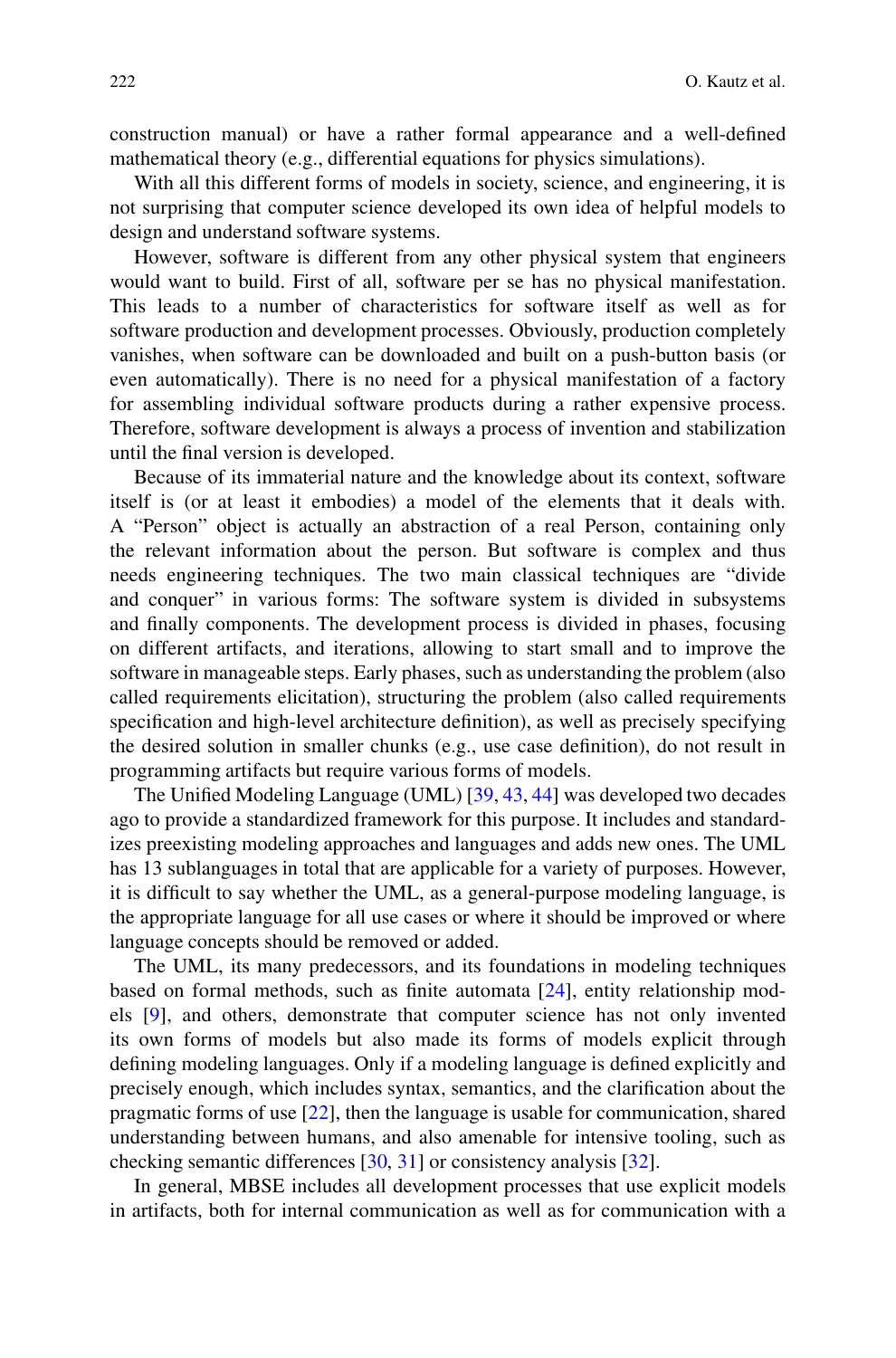computer. The latter is intended for detailed analysis, simulation, productive or test code generation, interpretation, and configuration.

Subsequently, this chapter first clarifies in more detail what MBSE is and what the most popular modeling languages are in Sect. [2.](#page-2-0) Afterwards, we discuss its current failures and achievements in Sects. [3](#page-7-0) and [4](#page-9-0) to conclude with an outlook of the future of MBSE in Sect. [5.](#page-11-0)

#### <span id="page-2-0"></span>**2 Model-Based Software Engineering**

MBSE is a software development process that aims to tackle increasing software development complexity by using abstraction and automation [\[5\]](#page-12-0). Abstraction is achieved by employing suitable models of (parts of) a software system. Automation systematically transforms these models into executable source code. The term model is considered as a high-level abstraction in textual or graphical notation. Even though its meaning is not clearly defined (cf. [\[45\]](#page-14-6)), we understand a model that is used in MBSE as follows:

**Definition 1 (Model [\[12\]](#page-13-3))** A model is an abstraction of an aspect of reality (as-is or to-be) that is built for a given purpose.

In general, models can be distinguished into prescriptive and descriptive models depending on their purpose and use [\[17\]](#page-13-4). The primer describe an original that is created from the model. The latter describe an original to better understand it. Disregarding this classification, each model has to be written down in order to be useful for MBSE. This already implies that models in MBSE have finite representations, either in textual or graphical notation. Specifying models can either be done using a general-purpose modeling language (GPML) or a domain-specific language (DSL).

**Definition 2 (Modeling Language [\[12\]](#page-13-3))** A modeling language defines a set of models that can be used for modeling purposes. Its definition consists of (a) the syntax, (b) the semantics, and (c) its pragmatics.

While modeling languages are usually not tailored to a particular domain but rather address general-purpose concepts (e.g., the UML [\[39\]](#page-14-0)), a DSL uses wording and concepts from the domain of interest. Hence, we understand a DSL as follows:

**Definition 3 (Domain-Specific Language [\[11\]](#page-13-5))** A DSL is a language that is specifically dedicated to a domain of interest, where a language is understood as a means for communication between stakeholders using a restricted amount of sentences.

A DSL targets at bridging the gap between problem and solution space [\[11\]](#page-13-5) and is, generally, more restrictive than a GPML. DSLs usually drop Turing completeness and often allow fully automated formal verification of the (domain-specific) properties of interest. This is hardly feasible using Turing-complete general-purpose programming languages (GPLs).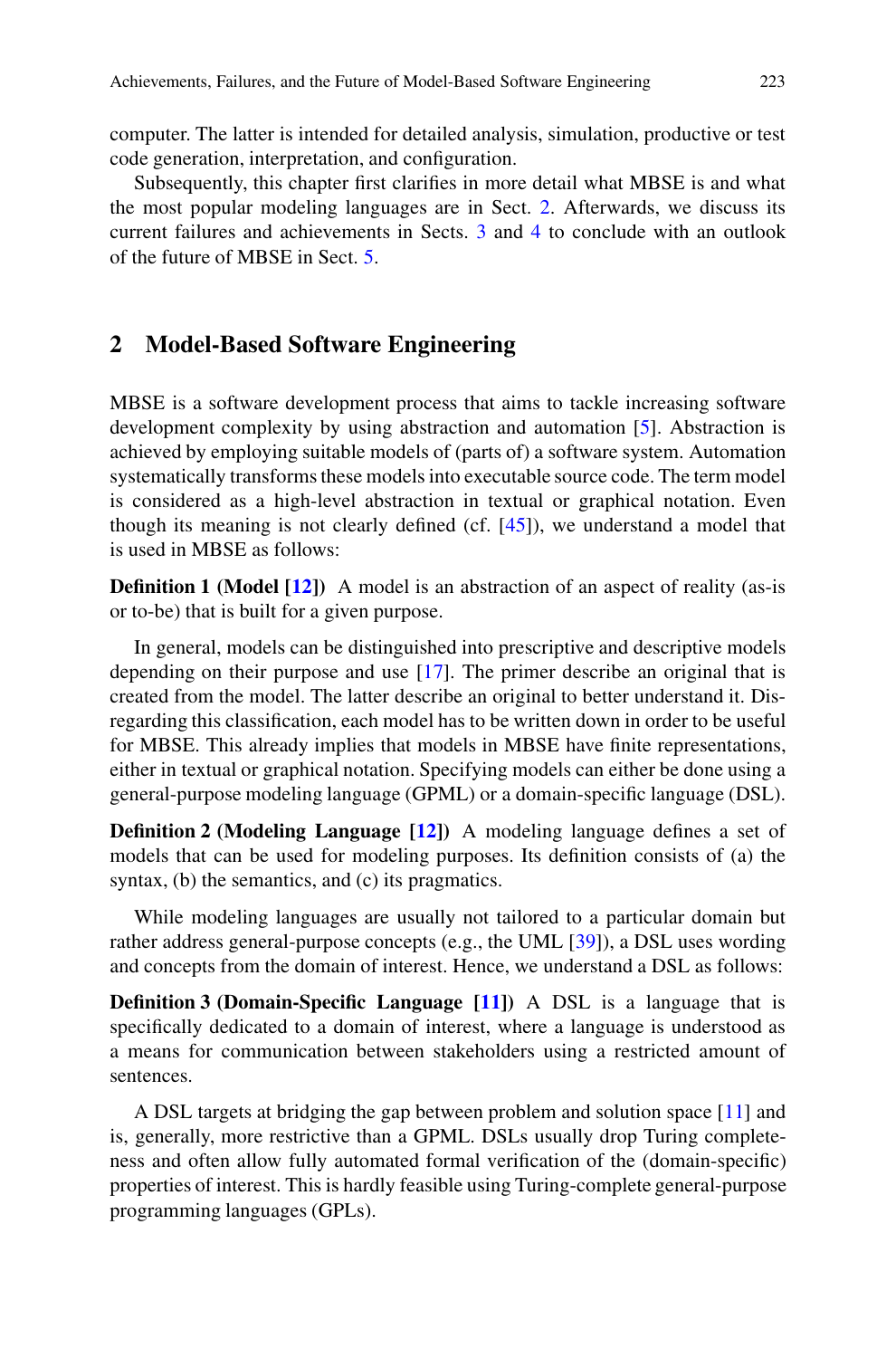## *2.1 Unified Modeling Language and Systems Modeling Language*

A standardized language family for software development is the Unified Modeling Language, which is standardized by the Object Management Group [\[39\]](#page-14-0). The UML offers a wide portfolio of mainly graphical (but also textual) languages to model software systems [\[51\]](#page-15-0). An overview of all diagram types is shown in Fig. [1.](#page-3-0)

While the primary focus of the UML targets at software systems' design, another popular language (the Systems Modeling Language (SysML)) aims to provide a similar set of modeling languages for the design of systems [\[48\]](#page-14-7). It is based on the UML 2 and, hence, uses some diagrams with particular extensions for system design. In addition, the SysML provides the requirement diagram type, which is not part of the UML, to address requirements engineering. An overview of all supported diagram types is shown in Fig. [2.](#page-4-0)

#### <span id="page-3-1"></span>*2.2 Constructive Model Use: Interpreters and Code Generators*

One major goal of MBSE is to model a software system or parts of the system by abstract models describing a subject of a particular problem domain. Models are



<span id="page-3-0"></span>**Fig. 1** Overview of UML diagram types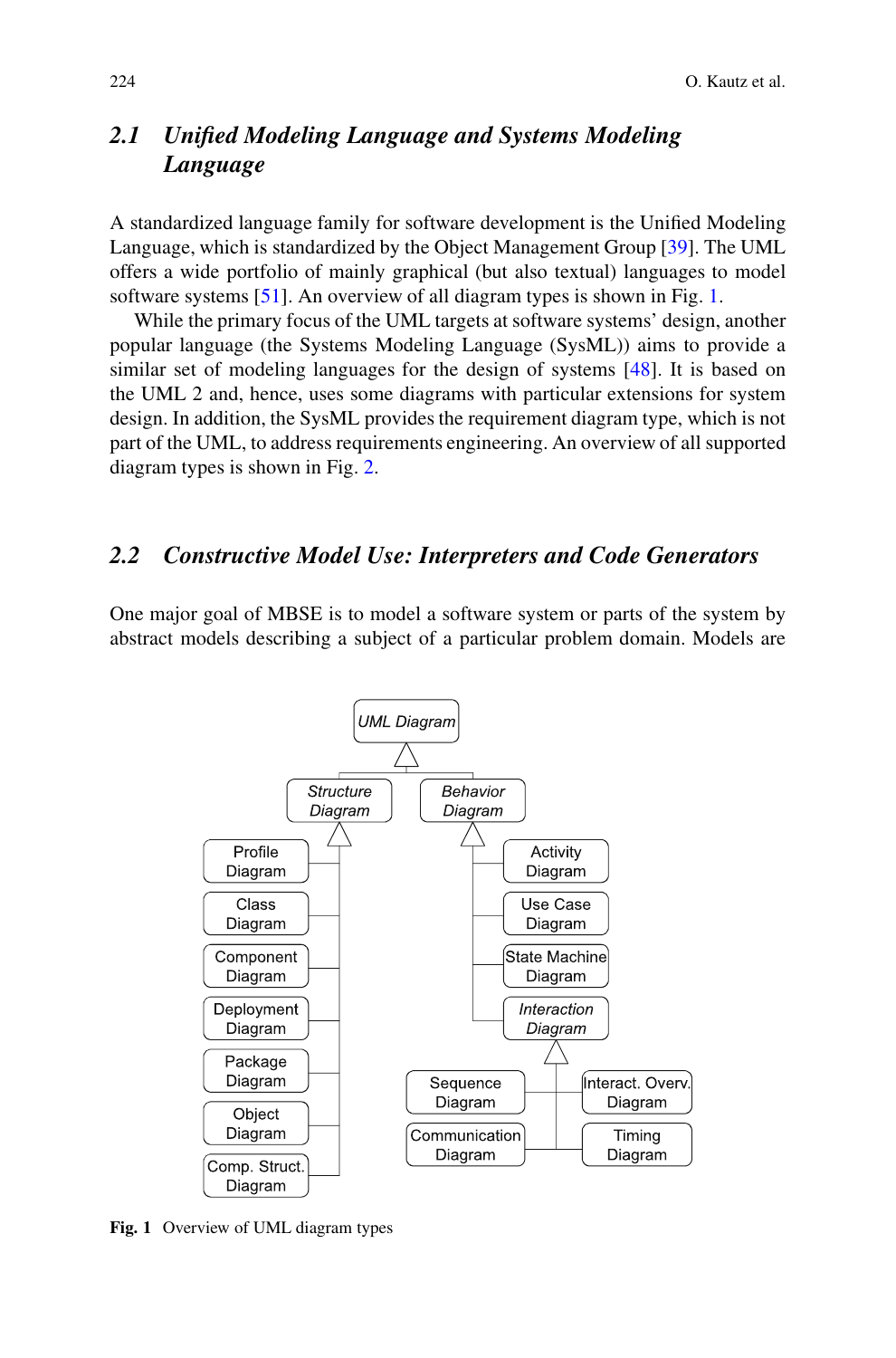

<span id="page-4-0"></span>**Fig. 2** Overview of SysML diagram types



<span id="page-4-1"></span>**Fig. 3** Overview of different scenarios for using models in MBSE to generate system or test code

then used constructively for different aspects of a software system. This is achieved by developing and employing code generators as well as model interpreters to reflect the models' meanings in a system, which is potentially still under development.

A code generator takes models as input and produces (parts of) a software system [\[42\]](#page-14-8). Assuming code generator's correctness, the intended benefit is to reduce the costs for developing the system by hand. As models typically omit certain details, the generated code typically has to be complemented with handwritten code that the model abstracts from. This can either be done on the generated source code level (e.g., [\[21\]](#page-13-6)) or on the input model level (e.g., UML/P [\[45\]](#page-14-6)).

Figure [3](#page-4-1) gives an overview of how UML models can be employed in MBSE. For example, UML class diagrams can be used to generate system code, which is source code used in production. Another example are UML object diagrams that can be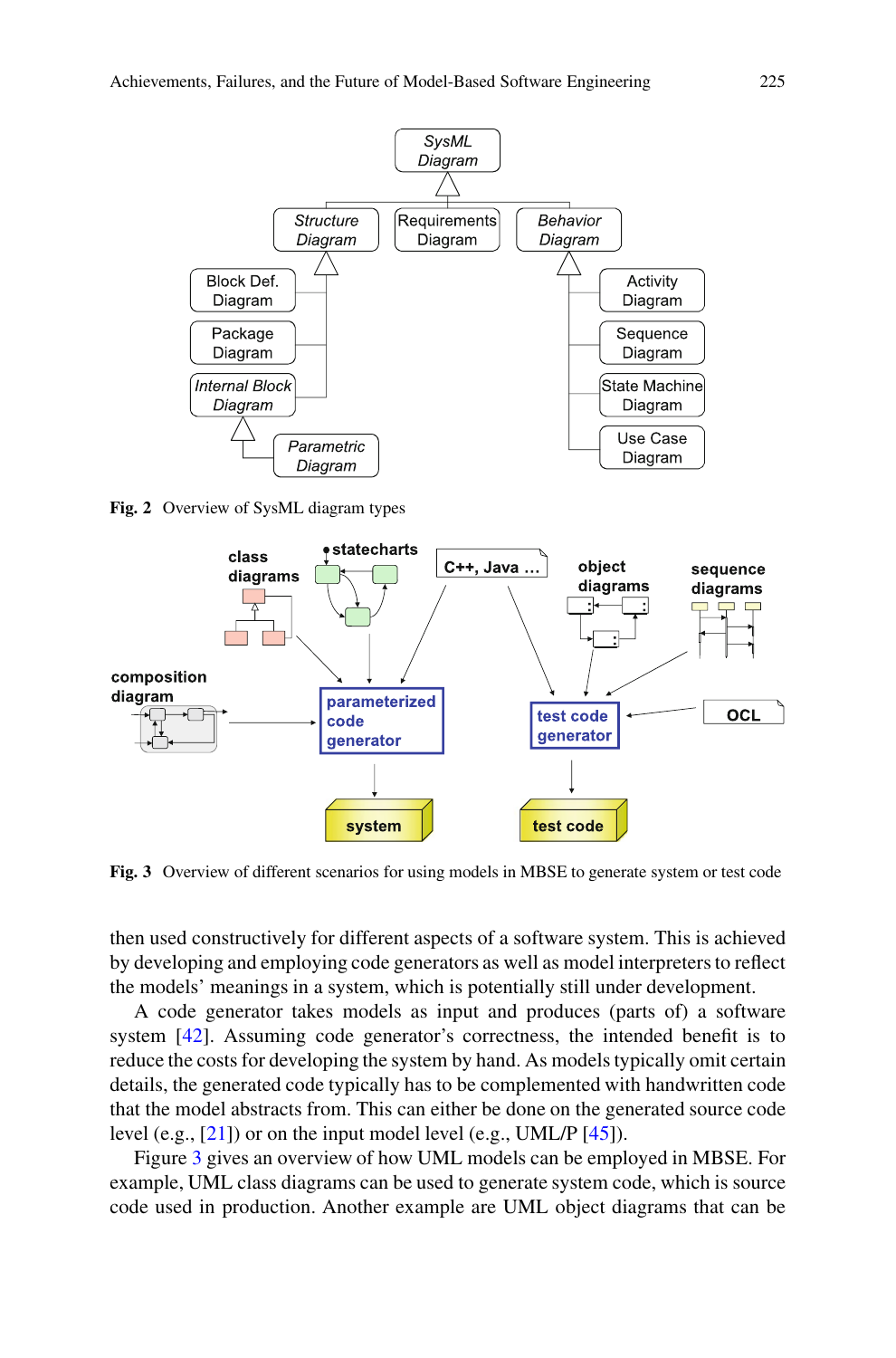used to define test cases and generate test code (cf. [\[44\]](#page-14-2)). The main part of both examples is formed by a code generator to systematically transform a model into executable source code.

As an alternative to code generators, interpreters can be used to execute models. Interpreters are kinds of software systems that operate on models in context of a running system, that is, they interpret models based on a system's state. As the system state may change (possibly also during the interpretation of a model), the result from interpreting the same model may differ between successive interpretations. In contrast to code generation, model interpretation relies on a virtual machine that is aware of the semantics of the model. When executing a model by interpretation, a model interpreter evaluates the model and executes the corresponding virtual machine commands. Such approaches are known from scripting languages such as Python or Ruby, even though they do not conceptually differ from the underlying programming paradigm and are programming languages, too.

Some major benefits of code generation over interpretation are that (a) generated source code is easier to understand than interpreter logic, (b) generated source code can be optimized for different target platforms, and (c) code generators are easier to start with and to maintain because of existing code generator frameworks. In contrast to code generation, the major benefits of model interpretation are as follows: (a) changes in a model do not require code generation and, hence, allow higher agility in development, (b) changes to a model can be made at runtime and are directly reflected by the interpreter  $[10]$ , and  $(c)$  it promises to be more flexible than code generation. Stated differently, code generation is typically performed at design time, before compile time, whereas model interpretation is typically done at runtime.

#### <span id="page-5-0"></span>*2.3 Benefits and Drawbacks of Using Models Constructively*

Models explicitly describe a particular subject from the domain of interest and implicitly describe (parts of) a system for solving the problem the model describes. This implicit description is made explicit by code generators or interpreters.

Figure [4](#page-6-0) illustrates the relations between models, the domain-specific problems they describe, and the solutions for solving the problems. Each model explicitly models (parts of) a domain-specific problem. When using the model constructively, it also implicitly relates the parts of the solution to the parts of the problem it describes. A code generator explicates this relation by defining the translation rules from the model to a representation in the solution space (typically GPL code) for solving the parts of the problem described by the model. Similarly, an interpreter explicates the description by defining the necessary steps for executing the model at runtime to solve the parts of the problem the model describes.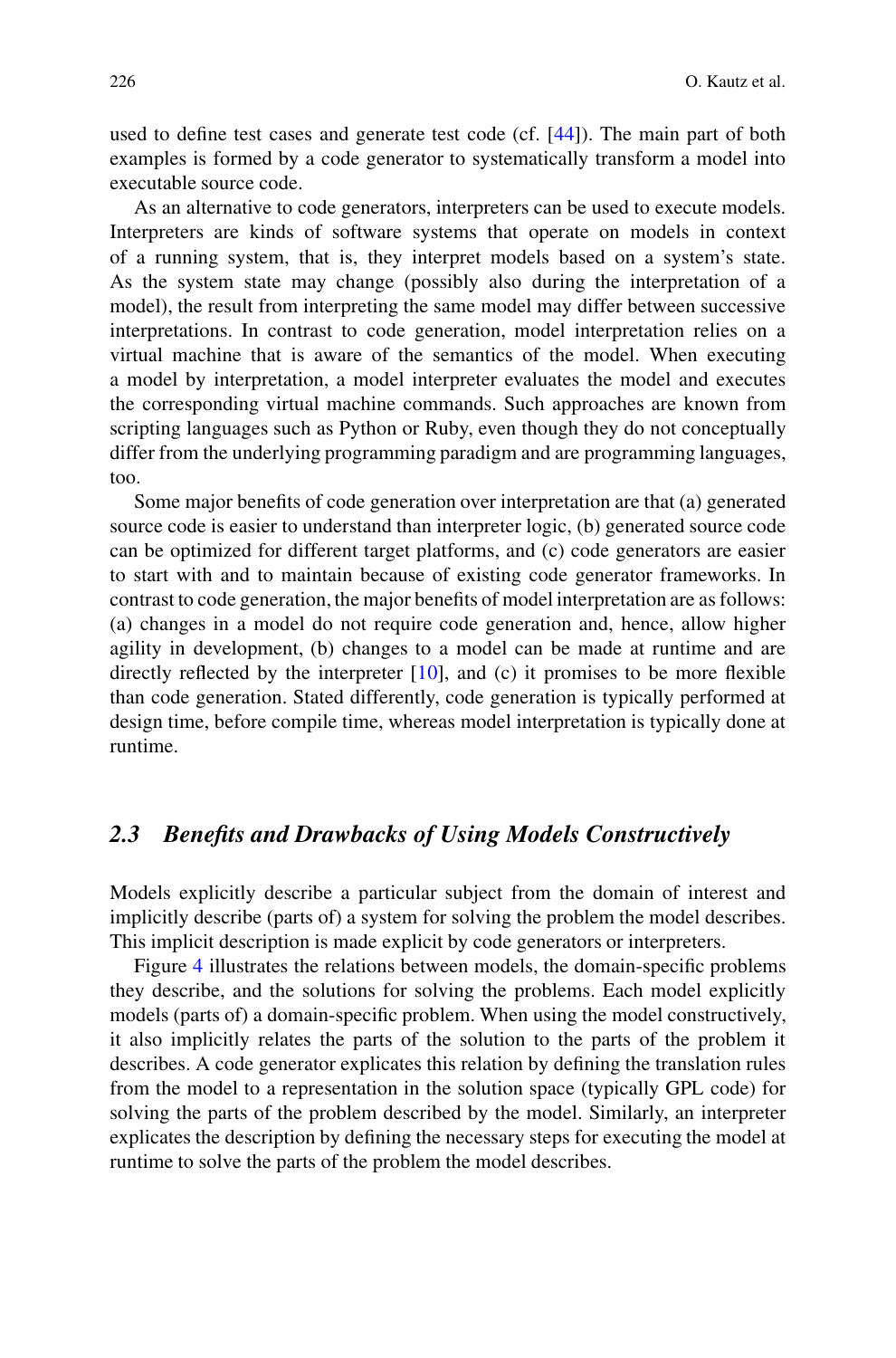<span id="page-6-0"></span>

As models are intended to be more abstract than the subject they describe (problem space), models are also considerably easier to understand than the parts of the system they describe (solution space). They simultaneously serve as system documentation (solution space description) and primary development artifacts (problem space description). This avoids redundancies between system documentations and inconsistencies between documentations and implementations. Constructive use of models further significantly reduces the cost of system evolution: Adjusting a model can be carried out more effectively than adjusting the system it describes, which should be much more complex in comparison to the model. A model's syntax is typically expressed in the terminology of its application domain. With this understanding and assuming meaningful code generators, the impact of changing the content of a model is more coherent than to directly modify source code.

On the other hand, the initial cost for using models constructively is high: Designing a modeling language requires a detailed understanding of the problem domain (problem space) the language targets at. This understanding may be split among different stakeholders, which need to be intensively consulted to develop the modeling language as suitable as possible. Code generator or interpreter developers must additionally bring expertise in solving the problems described the modeling language. In summary, this requires a detailed understanding of the following aspects:

- 1. The parts of the problem domain that can be described using the modeling language (problem space)
- 2. The modeling language itself (model space)
- 3. How the models relate to the parts of the problem domain they describe (relation between model and problem, i.e., explicit description)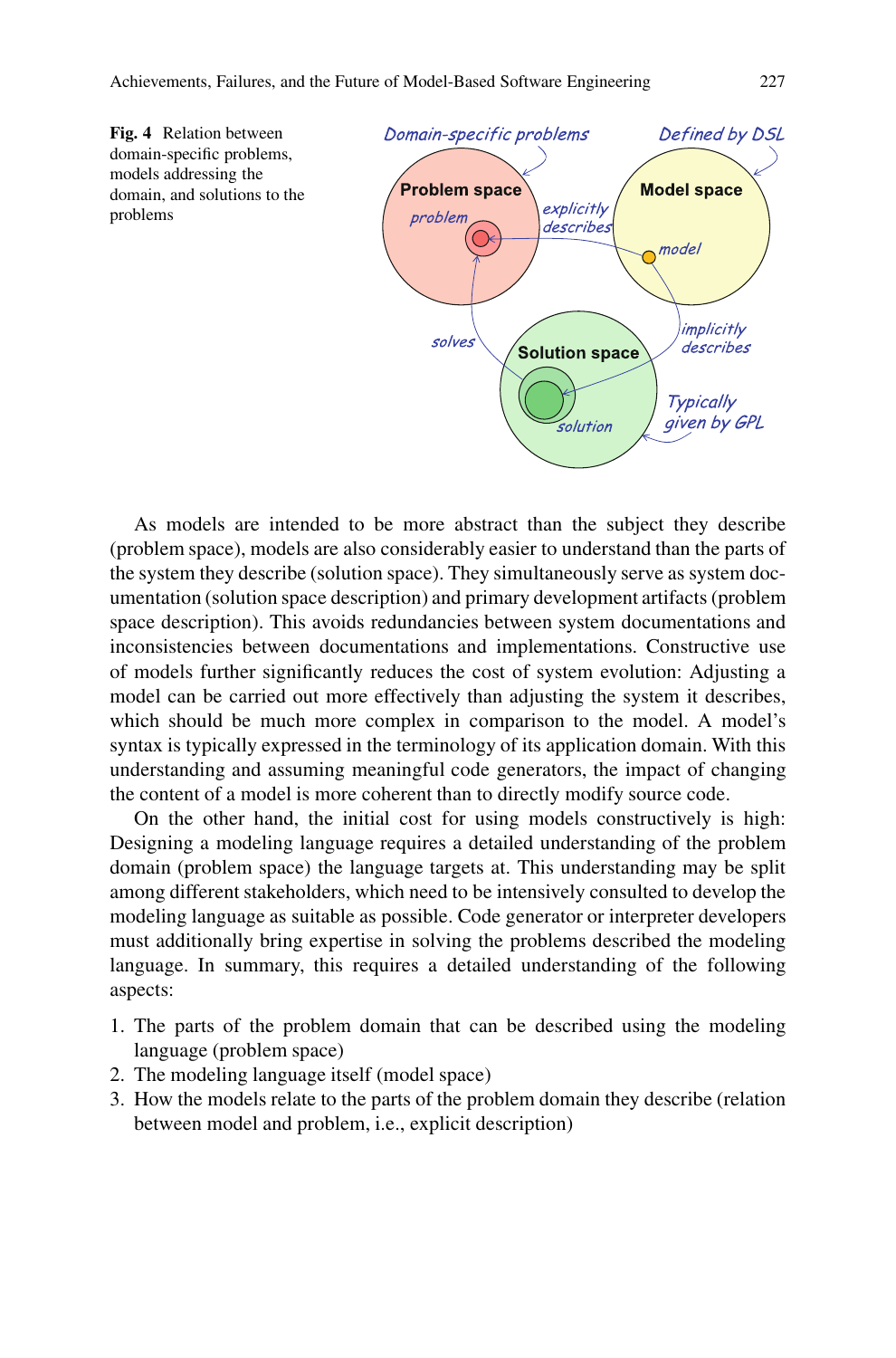- 4. The solution space for solving the subjects described by models conforming to the language (solution space)
- 5. How to solve the problem described by a model using the provided solution space (relation between model and solution, i.e., realization of implicit description)

Thus, for applying constructive MBSE successfully, expertise in the solution space as well as the problem domain and knowledge about solving problems described by models is required prior to code generator or interpreter development. As models may describe nontrivial circumstances in complex domains, code generator or interpreter development may require highly skilled personnel.

On the contrary, in traditional software engineering projects, the model space and, therefore, the relations between models and problems as well as solutions do not exist. In such projects, it is easier to adapt to changing requirements (changes in the problem space) as these only require to adapt the solution. In MBSE projects, where models are used constructively, changes of the problem space may require costly adaptations of the model space as well as the relations between the model space and the other two spaces. With the increasing shift to agile development methodologies, dynamically changing requirements become a standard.

#### <span id="page-7-0"></span>**3 Failures of Model-Based Software Engineering**

Even though MBSE promises to reduce complexity and decrease development time, there are pitfalls and challenges that may lead MSBE projects to fail. In the remainder of this section, we summarize these pitfalls and challenges.

**Creating and Maintaining Code Generators** An integral part of MBSE are code generators for translating models to source code. Current tool support (cf. [\[15,](#page-13-8) [36\]](#page-14-9)) enables rapid and easy code generator development for arbitrary models. This might be true for relatively simple code generators that do not analyze the input models to adapt the generated source code. However, this situation is different when code generators become complex. This is often the case when complete software systems are generated, for example, [\[28\]](#page-13-9). In this situation, a code generator has to be regarded as a complex software system on its own. In some cases, it may also be a product line (cf. [\[42\]](#page-14-8)) or needs to process modeling language product lines [\[36\]](#page-14-9). This demands for additional effort to develop and maintain the code generator because for every change in the input language or the generated source code, the code generator has to be adapted.

**Design and Development of DSLs** Each code generator relies on a model, which is an instance of a particular (or multiple) DSL. Each DSL is specifically tailored to a particular domain and potentially has to be adapted when reusing it for a different domain or a different scenario. However, designing and developing a DSL is, in general, a complex and time-consuming task, which is only partially supported by design guidelines  $[25]$ . This additional development effort has to be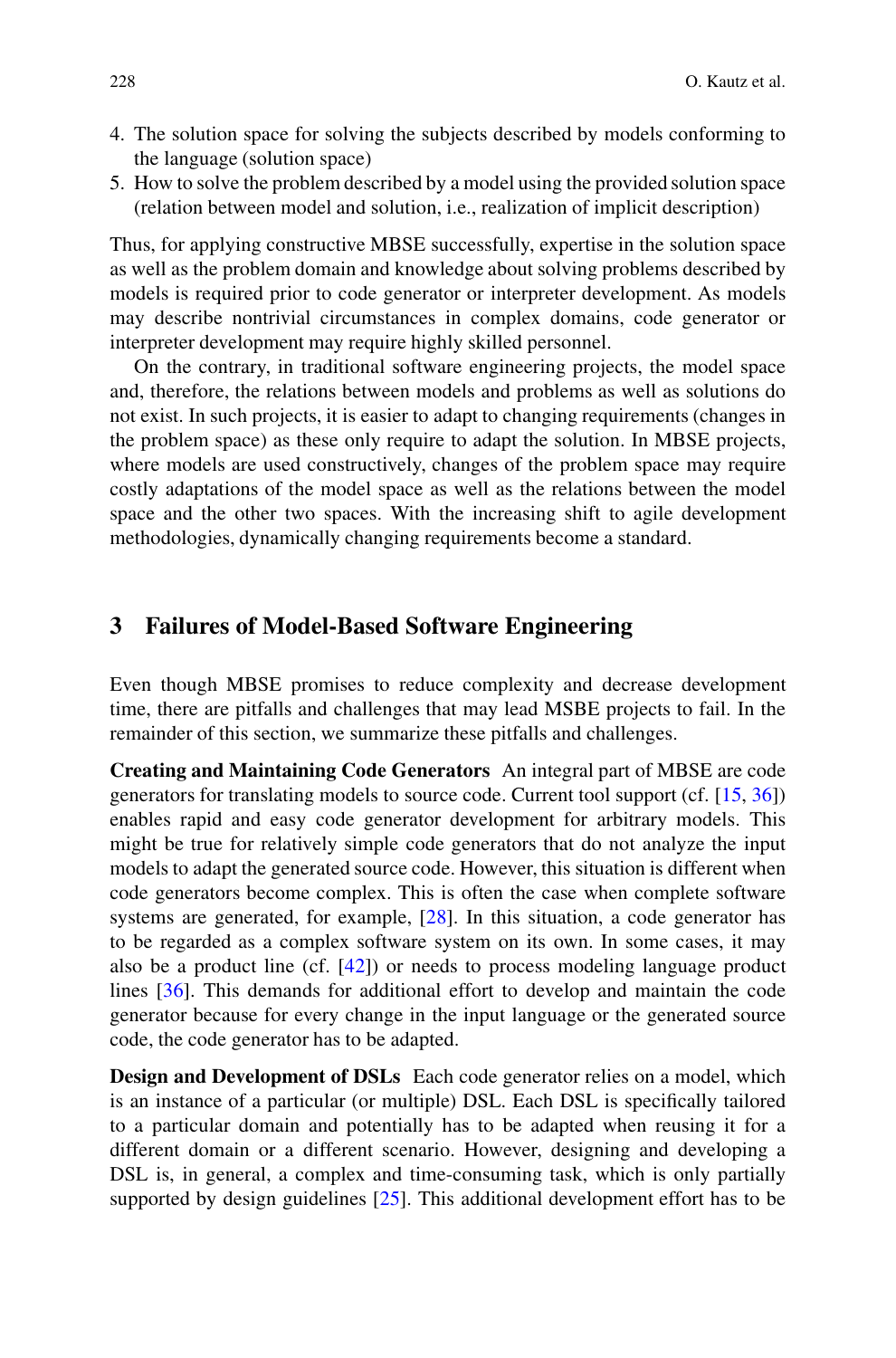invested in order to effectively and efficiently employ MBSE. The state of the art in software language engineering only partially supports reusing parts of preexisting DSLs and corresponding tooling [\[36\]](#page-14-9). While language modularization scenarios for syntax definitions are widely covered by existing language workbenches [\[36\]](#page-14-9), tool composition for processing models (e.g., code generator composition) seems to be still an open problem [\[37\]](#page-14-10).

**Modeling Needs Domain Knowledge** In general, modeling requires a deep understanding of the modeling language and, more importantly, the domain itself. A modeler has to understand the requirements and demands of the domain and must be able to transform them into appropriate models (cf. Sect. [2.3\)](#page-5-0). This task is, generally, (a) more complex than programming (sequential thinking versus specificationoriented thinking) and it involves (b) creating concise and possibly underspecified models, which demands an unconventional thinking process.

**Compilers Are Highly Optimized; DSL Code Generators Just Do Their Work** For GPLs, compilers are highly optimized to particular needs, for example, runtime performance. In contrast, models are processed by code generators or interpreters (cf. Sect. [2.2\)](#page-3-1). Both are generally not highly optimized. Hence, for particular types of software systems, for example, high-performance algorithms, a MBSE approach fails if it does not make use of sophisticated adaptation mechanisms. Such mechanisms allow to adapt either the code generator, interpreter, or the generated source code to perform optimization tasks or handle underspecification. However, even if adaption is possible, the adaption process may still be more expensive (in terms of, e.g., development time, maintainability, etc.) than writing efficient code from scratch.

**Project Setting Has to Fit MBSE** A typical reason for MBSE project failure is rooted in the nature of the project itself. MBSE software projects are highly effective for software projects with repetitive and similar tasks. For example, imagine a software project that defines a REST interface for a particular domain model. In this project, the technology stack and the definition of a REST interface are clearly similar. Hence, suitable code generators can speed up development time by generating the REST interface from the domain model. However, for software projects without or with only little repetitive tasks—where every part of the source code is very individual—MBSE fails because it demands a code generator and a suitable DSL for each particular concern.

**Model Tooling Is Not That Elaborated as for Programming (IDEs)** The lack of tooling for model and code generator creation is a major challenge of MBSE. Even though there are language workbenches (cf. [\[15,](#page-13-8) [36\]](#page-14-9)) that support generation or manual implementation of integrated development environments (IDEs) with syntax highlighting and auto completion, the resulting tools are not as supportive as well-established IDEs for GPLs. Furthermore, the tool support has to be maintained whenever the DSL evolves. A similar situation is also present in the development of code generators, where suitable adaptation concerns have to be addressed by additional infrastructures (cf. [\[21\]](#page-13-6)).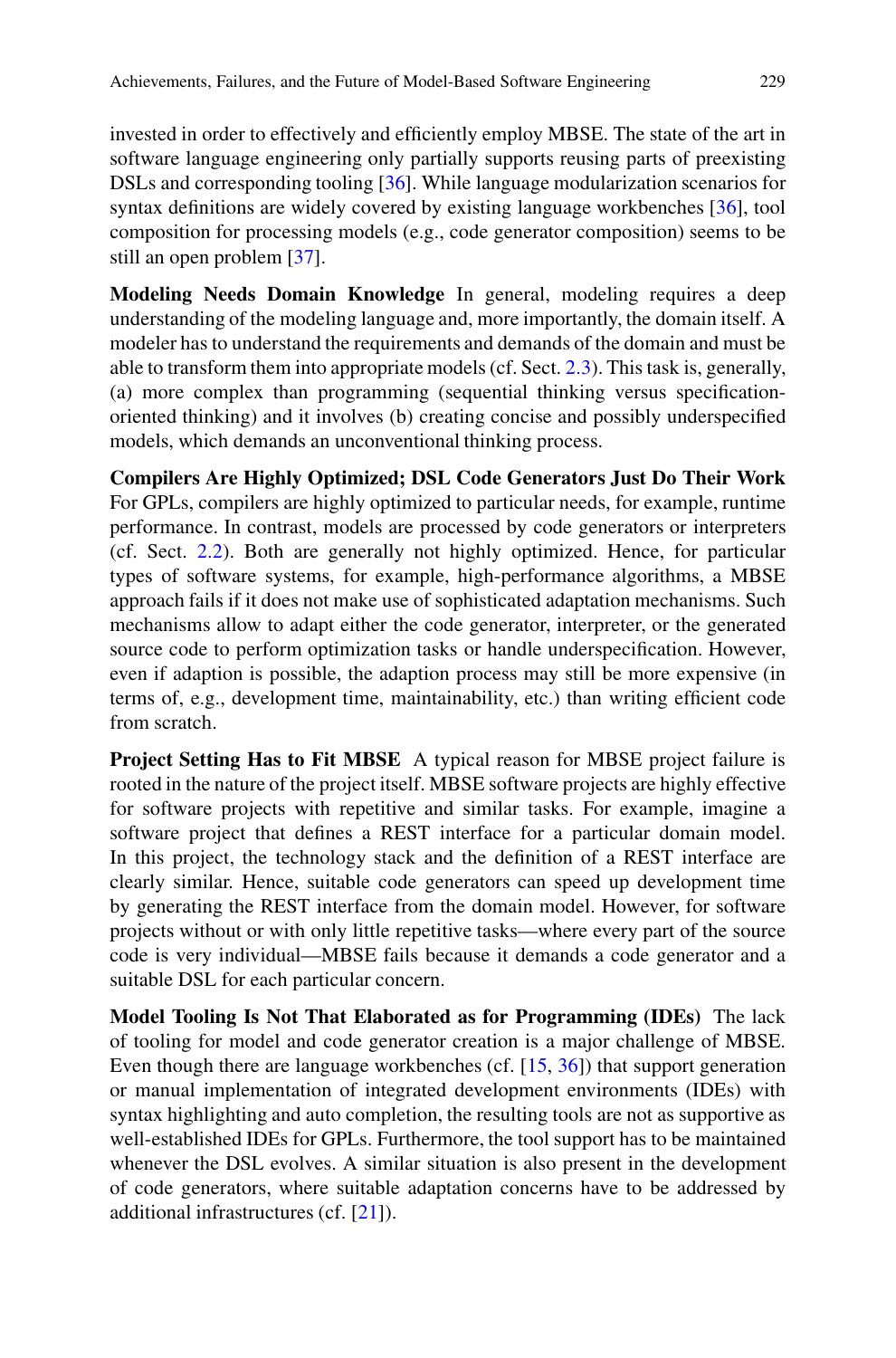**MBSE and Agility Do Not Yet Work Well Together** Agile software development has shown its effectiveness as a method to tackle complexity and ambiguity of software projects and to reduce the time to deliver software products. However, MBSE and agile software development methods are still not yet coalesced and demand for a combination of plan-driven and agile methods (cf. [\[27\]](#page-13-11)). More importantly, the crucial role of model quality and tooling for creating, managing, and refactoring models is not yet resolved (cf. [\[8,](#page-12-1) [26\]](#page-13-12)).

From the aforementioned pitfalls and failures of MBSE and from current research, the main questions to be answered are: *What kind of software systems can effectively be supported by MBSE? What needs to be improved to make MBSE suitable?* Clearly, software language engineering and code generator engineering needs to improve. This also holds for tooling supporting language reuse and composition as well as code generator and interpreter composition and creation. Hence, in the following, we present success stories of MBSE as well as the use cases' motivations and achievements with respect to MBSE. These examples are helpful to understand when MBSE is appropriate and why it is successful.

#### <span id="page-9-0"></span>**4 Where Model-Based Software Engineering Is Successful**

Example domains where MBSE has proven successful are cyber-physical systems (CPS) [\[2\]](#page-12-2) and component-based software engineering (CBSE) [\[38\]](#page-14-11). In these contexts, MBSE has been adopted by means of architecture description languages (ADLs) [\[35\]](#page-14-12). ADLs are special modeling languages providing syntax to describe the structure of a system under development. Academia and industry produced over 120 ADLs [\[29\]](#page-14-13) in context of different domains such as automotive [\[13\]](#page-13-13), avionics [\[16\]](#page-13-14), consumer electronics [\[53\]](#page-15-1), or robotics [\[46\]](#page-14-14). In context of ADLs, code generators take models describing the structure of a system under development as input and produce a runtime infrastructure for executing the system. Such models typically abstract away component implementation details and focus on the system's structure, that is, the system's components and their interconnections. The implementation of each individual component thus typically has to be implemented by hand. Some ADLs additionally enable to describe component behavior implementations. Where this possibility is available, it is even possible to generate complete software systems. Examples for graphical and textual CBSE-related DSLs are integrated into the AutoFocus [\[3\]](#page-12-3), MontiArc [\[6\]](#page-12-4), and Simulink [\[47\]](#page-14-15) frameworks.

Other example domains successfully employing MBSE that use model interpretation are the domains of software build automation and web development. Makefiles, for example, are executed by command line interpreters. Web browsers interpret HTML models as text layout definitions and interpret JavaScript programs, for instance, to execute a reaction in response to user interaction events.

The neuroscience domain has successfully produced the NestML, which is a DSL used by neuroscientists for creating neuron models in a precise and concrete syntax familiar to domain experts [\[40\]](#page-14-16). A code generator translates NestML models into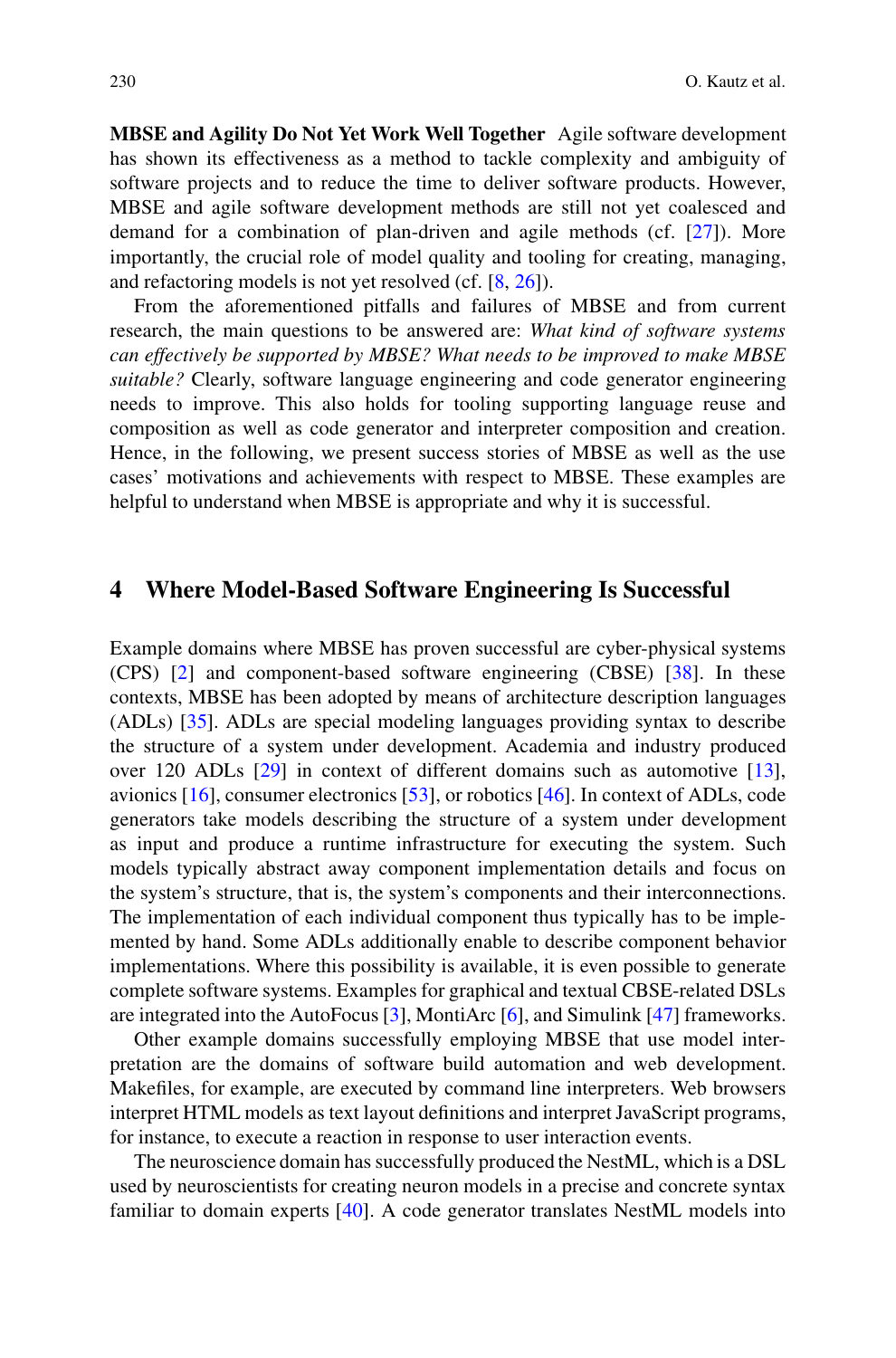C++ code that can be dynamically loaded into NEST [\[20\]](#page-13-15), a simulator for networks of spiking point neurons. Before integrating NestML, domain experts created new neuron models for NEST by copy-and-paste from existing models. As neuroscientists are no programming experts, source code redundancy, suboptimal performance, improper documentation, and reduced maintainability are the consequences [\[40\]](#page-14-16). Investigations revealed cases where two different copy-and-paste models shared more than 90% of their contents [\[40\]](#page-14-16). The modeling language and its tools were well received by domain experts [\[40\]](#page-14-16). An evaluation revealing the increase in code reuse, performance, and documentation as well as the decrease in redundancy is currently not available.

MBSE has also been successfully applied in context of a customs information system to describe document verification rules and configuration files [\[18\]](#page-13-16). Such verification rules describe constraints that relate different fields of XML documents. A compiler translates verification rule models to Java byte code. A requirement on the verification rule DSL was that its models should be similar to rules expressed in natural language [\[18\]](#page-13-16). This indicates that verification rules are modeled by nontechnical users.

Another case study reports on successful application of MBSE in context of service robotics applications [\[1\]](#page-12-5). The goal is to achieve separation of concerns and to ease development of complex service robotics applications by applying models and code generators. Domain experts model the environment a robot operates in, robot and world abilities, as well as tasks and goals for the robot to achieve. The goal is to enable nontechnical domain experts to model the context of a service robotics application. From such models, generators produce scenariospecific source code. Robotics experts then complement the generated code with handcrafted implementations for the world and robot abilities at well-defined places. Thus, models capture the requirements of a particular instance in the service robotics domain (robot environment, robot/world abilities), and robotics experts complement the application with their robotics domain expertise. This ultimately reduces the costs for developing service robotics applications and enables separation of concerns.

JavaSM is a DSL that integrates state machines into Java to develop a commandand-control simulator [\[4\]](#page-12-6). The case study also relies on CBSE and product line architecture methodologies. The DSL is used for defining and refining state machines that specify component behavior. State machine-based implementations are frequently used in this case study. The motivation for developing the JavaSM is that state machine encodings in pure Java are extremely complex and thus hard to maintain and understand  $[4]$ . The achievement is a complexity reduction of component specifications: The case study's result is a more flexible way of implementing state machine-based simulators than is possible with pure Java implementations [\[4\]](#page-12-6). Hence, the case study is an example of where a DSL eases software development in a particular use case and hence increases productivity of developers.

Risla is a DSL for describing products developed in the financial engineering domain [\[52\]](#page-15-2). Financial engineering experts use Risla to model new products. The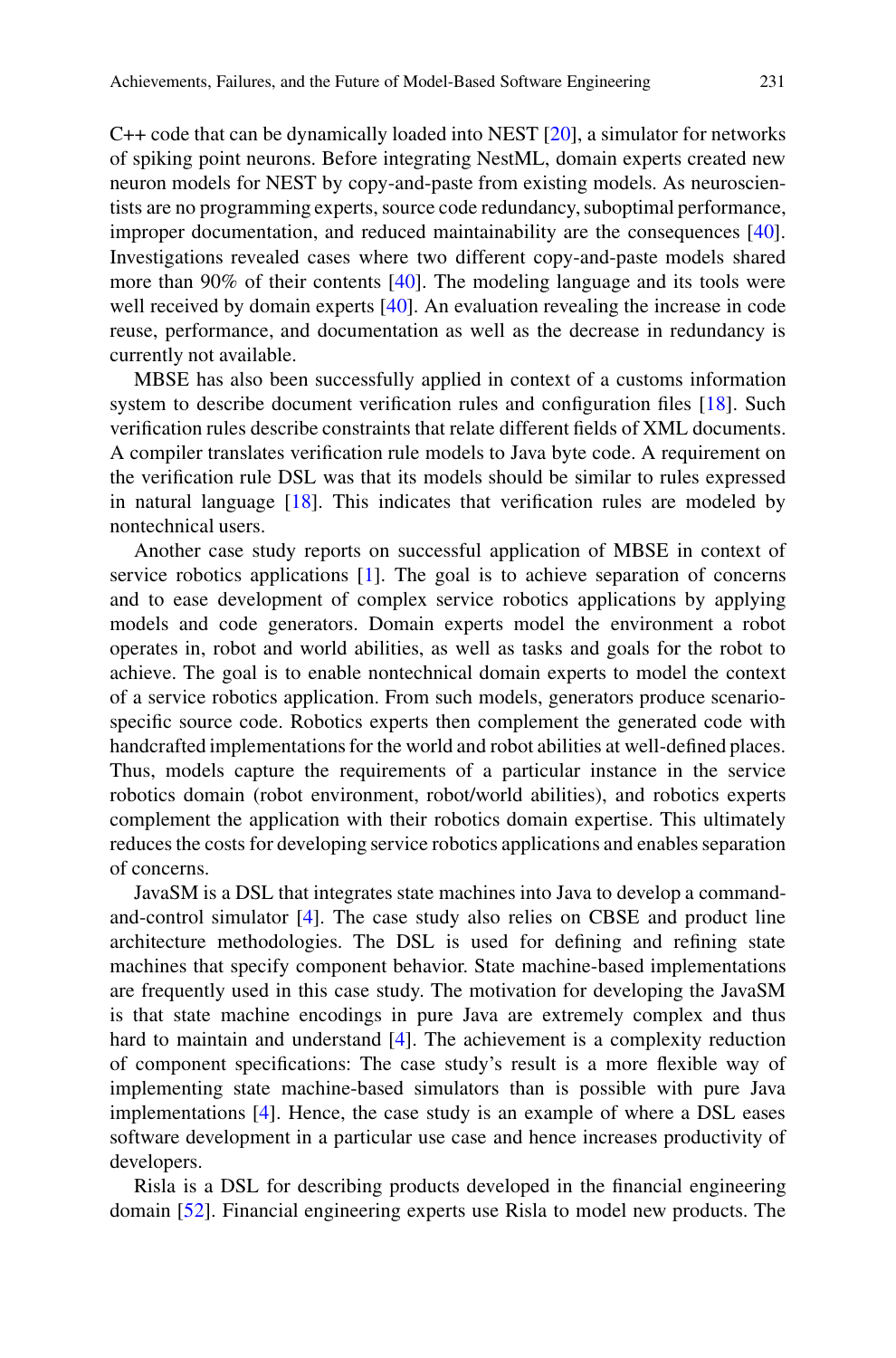case study's motivation is to decrease the time needed for introducing new types of products and to ensure newly developed products are correctly implemented as intended [\[52\]](#page-15-2). The complexity of introducing a new product seems to be based on the case study's underlying software system, which is implemented in COBOL. The second motivation arises since it is only hardly, if even, possible to ensure a software engineer correctly implements the instructions given by a financial engineer. The goal is to employ models and code generators such that (1) new products can be added easily and (2) potential information loss during communication of domain experts and software engineers is avoided. This ultimately leads to a lower time to market for new products and eliminates a source for introducing incorrect behavior.

Other examples for well-known successful DSLs commonly used in (computer) science domains include, among many others, SQL for specifying database queries, LATEXfor writing documents, and MATLAB [\[33\]](#page-14-17) for numerical computing and embedded systems. Other domains where DSLs have been used include artificial intelligence [\[34\]](#page-14-18), graphics [\[14\]](#page-13-17), model checking [\[23\]](#page-13-18), operating systems [\[41\]](#page-14-19), various protocols [\[7,](#page-12-7) [49\]](#page-14-20), and video device drivers [\[50\]](#page-14-21). Most of these DSLs target at increasing productivity of software developers and ensuring program correctness.

#### <span id="page-11-0"></span>**5 Can We Draw Conclusions?**

While MBSE has its drawbacks and failures, it still keeps its promises in some domains and software projects. In particular, summarizing the reasons for successful MBSE, we obtain the following indicators:

- 1. If a company is aware of its software needs to be available in many different versions and continuously evolves, and development continues for a long time, then MBSE is helpful. Models then act as abstract specifications for individual features as well as the overall architecture. Production code and test code generators are in place to decouple the application from the technology stack and to embrace variant management. This is achieved by using models as composable units (features) selected with respect to the needs of each individual product.
- 2. Domain experts are not necessarily classical software developers (programmers) but may also be nontechnical stakeholders without programming expertise. Such experts may prefer to use a DSL or a graphical modeling language rather than a GPL. In this case, models enable domain experts and users to actively participate in system development. Domain experts provide domain models to develop the system and users use models to configure it.
- 3. If a system is not only composed of software but also of complex hardware, then there is no alternative to using models for describing the overall system. Physical models are used by any engineering discipline, to understand a system under development before building it. If the system's software part is also to be understood early, then integrated physical and software models are helpful. The CPS and Industry 4.0 initiatives are shifting towards this direction.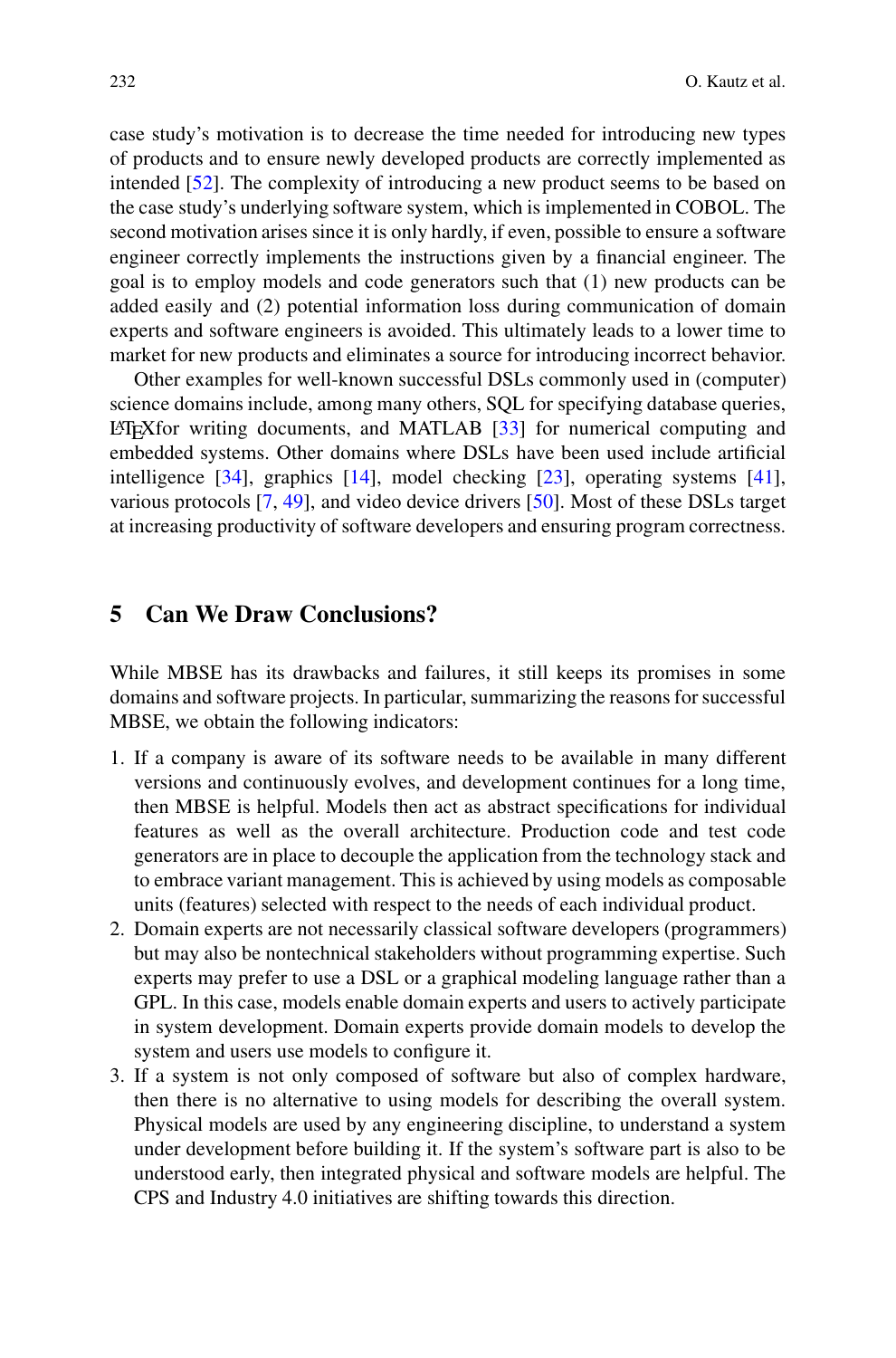4. If a system is grounded on a well-defined theory such as physics, chemistry, or biology, then scientists developing concrete models of their system under examination prefer to use models with syntax similar to the underlying mathematical theory. Such models are preferably used for simulation of real-world phenomena such as galaxies, climate, brain, chemical molecules, or physical particles.

In reverse conclusion, the overhead for initializing MBSE development processes often does not pay off compared to the benefits obtained from reusing models and generators in a modular way. This is the case, for instance, if a developing company is ensure whether an enhanced variant of an already existing software product needs to be delivered in a future project. This is often the case in purely software-based systems as, for example, enterprise information systems and software developed in web domains.

However, the use of models has still not yet been explored in all potentially possible domains. There are promising examples, such as nontechnical users writing Excel formulas without explicitly noticing they are actually programming. Supporting end users to program in a restricted and controlled fashion could be supported by appropriate modeling languages.

Like many other new and innovative technologies, MBSE has promised a lot and has not kept all of its promises. Fortunately, a lot of ideas and techniques from MBSE can be used for implicit modeling using GPLs. The encoding of state machines using the state design pattern [\[19\]](#page-13-19) is such an example.

#### **References**

- <span id="page-12-5"></span>1. Adam, K., Butting, A., Heim, R., Kautz, O., Rumpe, B., Wortmann, A.: Model-driven separation of concerns for service robotics. In: International Workshop on Domain-Specific Modeling (DSM'16). ACM, New York (2016)
- <span id="page-12-2"></span>2. Alur, R.: Principles of Cyber-Physical Systems. The MIT Press, Cambridge (2015)
- <span id="page-12-3"></span>3. Aravantinos, V., Voss, S., Teufl, S., Hölzl, F., Schätz, B.: AutoFOCUS 3: tooling concepts for seamless, model-based development of embedded systems. In: Joint Proceedings of ACES-MB 2015 - Model-Based Architecting of Cyber-Physical and Embedded Systems and WUCOR 2015 - UML Consistency Rules (2015)
- <span id="page-12-6"></span>4. Batory, D., Johnson, C., MacDonald, B., von Heeder, D.: Achieving extensibility through product-lines and domain-specific languages: a case study. ACM Trans. Softw. Eng. Methodol. **11**(2), 191–214 (2002)
- <span id="page-12-0"></span>5. Brambilla, M., Cabot, J., Wimmer, M.: Model-driven software engineering in practice. Synth. Lect. Softw. Eng. **1**(1), 1–182 (2012)
- <span id="page-12-4"></span>6. Butting, A., Haber, A., Hermerschmidt, L., Kautz, O., Rumpe, B., Wortmann, A.: Systematic language extension mechanisms for the MontiArc architecture description language. In: Modelling Foundations and Applications (ECMFA'17), Held as Part of STAF 2017, pp. 53–70. Springer International Publishing, Cham (2017)
- <span id="page-12-7"></span>7. Chandra, S., Richards, B., Larus, J.R.: Teapot: language support for writing memory coherence protocols. In: Conference on Programming Language Design and Implementation. ACM, New York (1996)
- <span id="page-12-1"></span>8. Chaudron, M.R., Heijstek, W., Nugroho, A.: How effective is UML modeling? Softw. Syst. Model. **11**(4) (2012)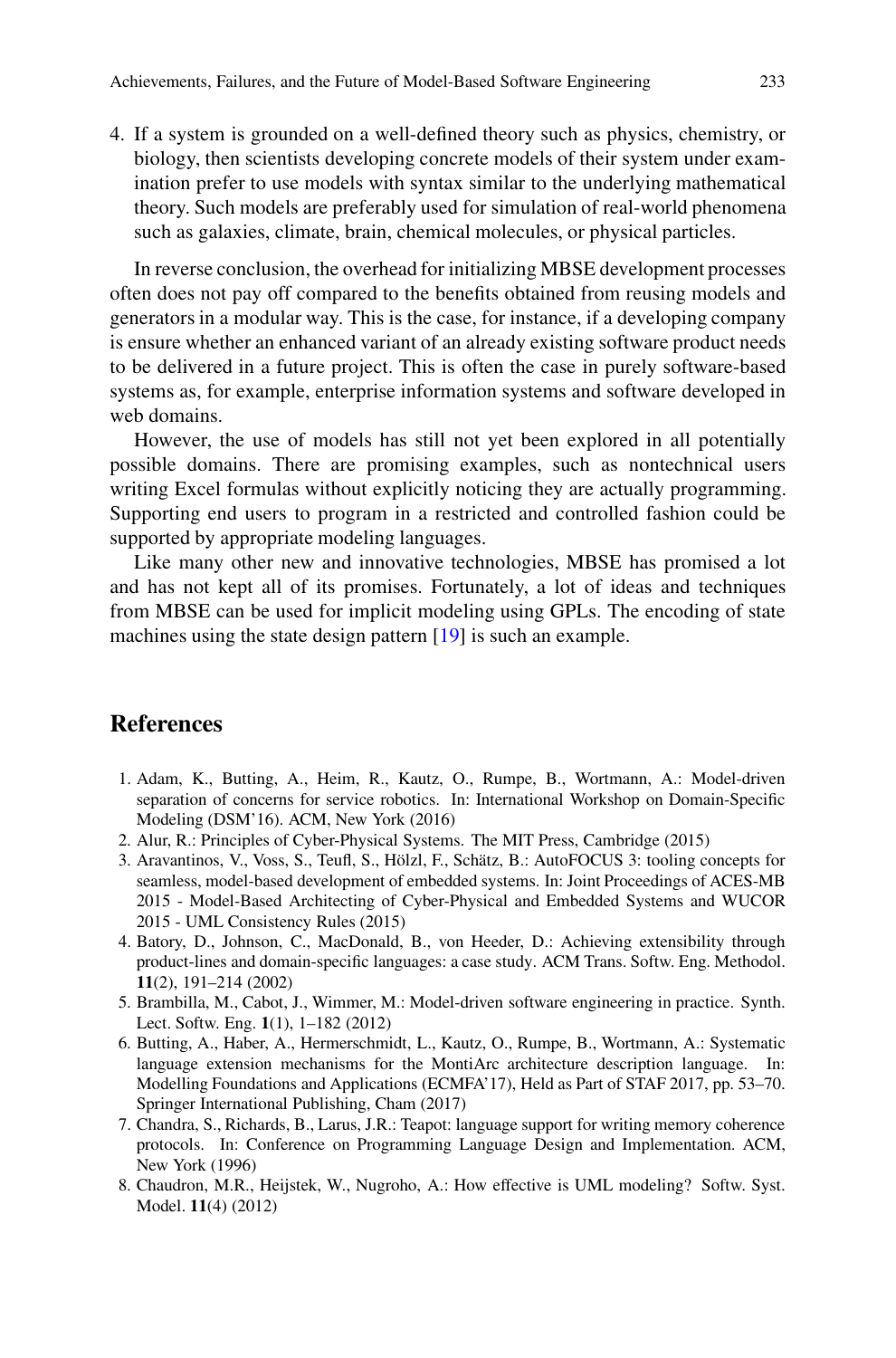- <span id="page-13-1"></span>9. Chen, P.P.S.: The entity-relationship model - toward a unified view of data. ACM Trans. Database Syst. **1**(1), 166–192 (1976)
- <span id="page-13-7"></span>10. Cheng, B., Eder, K., Gogolla, M., Grunske, L., Litoiu, M., Müller, H., Pelliccione, P., Perini, A., Qureshi, N., Rumpe, B., Schneider, D., Trollmann, F., Villegas, N.: Using models at runtime to address assurance for self-adaptive systems. In: Models@run.time. Lecture Notes in Computer Science, vol. 8378, pp. 101–136. Springer, Berlin (2014)
- <span id="page-13-5"></span>11. Cheng, B.H.C., Combemale, B., France, R.B., Jézéquel, J.M., Rumpe, B.: Globalizing domainspecific languages (Dagstuhl Seminar 14412). Dagstuhl Rep. **4**(10) (2015)
- <span id="page-13-3"></span>12. Combemale, B., France, R., Jézéquel, J.M., Rumpe, B., Steel, J., Vojtisek, D.: Engineering Modeling Languages: Turning Domain Knowledge into Tools. Innovations in Software Engineering and Software Development Series. Chapman & Hall/CRC, London/Boca Raton (2016)
- <span id="page-13-13"></span>13. Debruyne, V., Simonot-Lion, F., Trinquet, Y.: EAST-ADL - an architecture description language. In: Architecture Description Languages. Springer, New York (2005)
- <span id="page-13-17"></span>14. Elliott, C.: Modeling interactive 3D and multimedia animation with an embedded language. In: Proceedings of the Conference on Domain-Specific Languages on Conference on Domain-Specific Languages (DSL), 1997. USENIX Association, Berkeley (1997)
- <span id="page-13-8"></span>15. Erdweg, S., van der Storm, T., Völter, M., Tratt, L., Bosman, R., Cook, W.R., Gerritsen, A., Hulshout, A., Kelly, S., Loh, A., Konat, G., Molina, P.J., Palatnik, M., Pohjonen, R., Schindler, E., Schindler, K., Solmi, R., Vergu, V., Visser, E., van der Vlist, K., Wachsmuth, G., van der Woning, J.: Evaluating and comparing language workbenches. Comput. Lang. Syst. Struct. **44**, 24–47 (2015)
- <span id="page-13-14"></span>16. Feiler, P.H., Gluch, D.P.: Model-Based Engineering with AADL: An Introduction to the SAE Architecture Analysis & Design Language. Addison-Wesley Professional, Reading (2012)
- <span id="page-13-4"></span>17. Fieber, F., Huhn, M., Rumpe, B.: Modellqualität als Indikator für Softwarequalität: eine Taxonomie. Informatik-Spektrum **31**(5), 408–424 (2008)
- <span id="page-13-16"></span>18. Freudenthal, M.: Domain-specific languages in a customs information system. IEEE Softw. **27**(2), 65–71 (2010)
- <span id="page-13-19"></span>19. Gamma, E., Helm, R., Johnson, R., Vlissides, J.: Design Patterns: Elements of Reusable Object-Oriented Software. Addison-Wesley Longman Publishing Co., Inc., Boston (1995)
- <span id="page-13-15"></span>20. Gewaltig, M.O.: NEST (NEural Simulation Tool). Scholarpedia **2**(4), 1430 (2007)
- <span id="page-13-6"></span>21. Greifenberg, T., Hölldobler, K., Kolassa, C., Look, M., Mir Seyed Nazari, P., Müller, K., Navarro Perez, A., Plotnikov, D., Reiß, D., Roth, A., Rumpe, B., Schindler, M., Wortmann, A.: Integration of handwritten and generated object-oriented code. In: Model-Driven Engineering and Software Development. Communications in Computer and Information Science, vol. 580. Springer, New York (2015)
- <span id="page-13-2"></span>22. Harel, D., Rumpe, B.: Meaningful Modeling: What's the Semantics of "Semantics"? IEEE Comput. **37**(10), 64–72 (2004)
- <span id="page-13-18"></span>23. Holzmann, G.J.: The Spin Model Checker: Primer and Reference Manual. Addison-Wesley, Reading (2003)
- <span id="page-13-0"></span>24. Hopcroft, J.E., Motwani, R., Ullman, J.D.: Introduction to Automata Theory, Languages, and Computation, 3rd edn. Addison-Wesley Longman Publishing Co., Inc., Boston (2006)
- <span id="page-13-10"></span>25. Karsai, G., Krahn, H., Pinkernell, C., Rumpe, B., Schindler, M., Völkel, S.: Design guidelines for domain specific languages. In: Domain-Specific Modeling Workshop (DSM'09), Techreport B-108. Helsinki School of Economics (2009)
- <span id="page-13-12"></span>26. Kent, S.: Model Driven Engineering. In: Integrated Formal Methods. Lecture Notes in Computer Science, vol. 2335. Springer, Berlin (2002)
- <span id="page-13-11"></span>27. Kulkarni, V., Barat, S., Ramteerthkar, U.: Early experience with agile methodology in a modeldriven approach. In: 14th International Conference on Model Driven Engineering Languages and Systems. MODELS'11. Springer, Berlin (2011)
- <span id="page-13-9"></span>28. Look, M.: Unterstützung modellgetriebener, agiler Entwicklung mehrbenutzerfähiger, ubiquitärer Enterprise Applikationen durch Generatoren. Ph.D. thesis, RWTH Aachen University, Aachen (2017)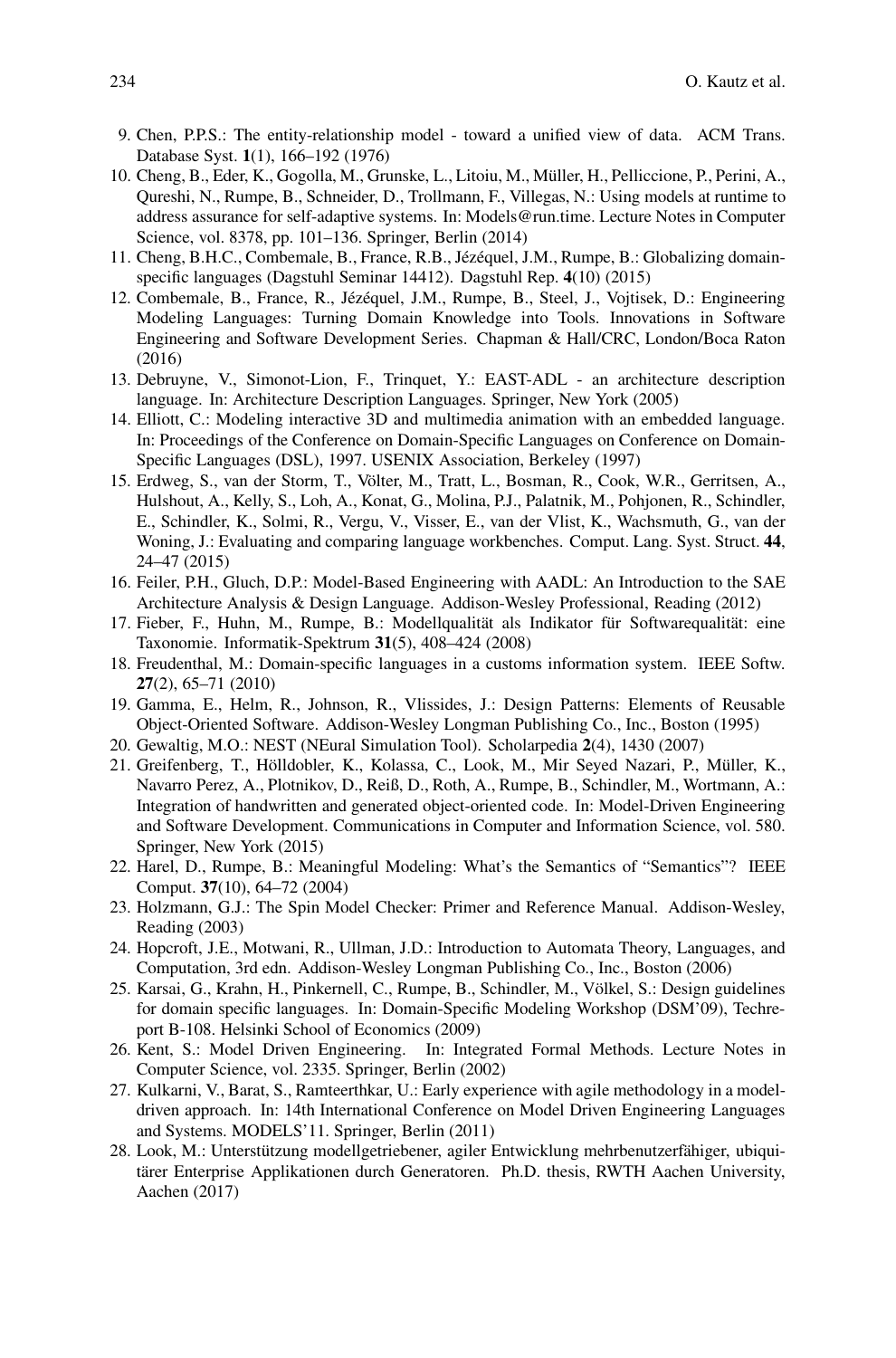- <span id="page-14-13"></span>29. Malavolta, I., Lago, P., Muccini, H., Pelliccione, P., Tang, A.: What industry needs from architectural languages: a survey. IEEE Trans. Softw. Eng. **39**(6), 869–891 (2013)
- <span id="page-14-3"></span>30. Maoz, S., Ringert, J.O., Rumpe, B.: A manifesto for semantic model differencing. In: Proceedings International Workshop on Models and Evolution (ME'10). Lecture Notes in Computer Science, vol. 6627, pp. 194–203. Springer, Berlin (2010)
- <span id="page-14-4"></span>31. Maoz, S., Ringert, J.O., Rumpe, B.: ADDiff: semantic differencing for activity diagrams. In: Conference on Foundations of Software Engineering (ESEC/FSE '11), pp. 179–189. ACM, New York (2011)
- <span id="page-14-5"></span>32. Maoz, S., Ringert, J.O., Rumpe, B.: Semantically configurable consistency analysis for class and object diagrams. In: Conference on Model Driven Engineering Languages and Systems (MODELS'11). Lecture Notes in Computer Science, vol. 6981, pp. 153–167. Springer, Berlin (2011)
- <span id="page-14-17"></span>33. Matlab Homepage (2017). [https://de.mathworks.com/products/matlab.html.](https://de.mathworks.com/products/matlab.html) Accessed 09 May 2017
- <span id="page-14-18"></span>34. Mcdermott, D., Ghallab, M., Howe, A., Knoblock, C., Ram, A., Veloso, M., Weld, D., Wilkins, D.: PDDL - the planning domain definition language. Tech. Rep. TR-98-003, Yale Center for Computational Vision and Control (1998)
- <span id="page-14-12"></span>35. Medvidovic, N., Taylor, R.: A classification and comparison framework for software architecture description languages. IEEE Trans. Softw. Eng. **26**(1), 70–93 (2000)
- <span id="page-14-9"></span>36. Méndez-Acuña, D., Galindo Duarte, J.A., Degueule, T., Combemale, B., Baudry, B.: Leveraging software product lines engineering in the development of external DSLs: a systematic literature review. Comput. Lang. Syst. Struct. **46**, 206–235 (2016)
- <span id="page-14-10"></span>37. Mir Seyed Nazari, P., Roth, A., Rumpe, B.: An extended symbol table infrastructure to manage the composition of output-specific generator information. In: Modellierung 2016 Conference, vol. 254. Bonner Köllen Verlag, Bonn (2016)
- <span id="page-14-11"></span>38. Naur, P., Randell, B. (eds.): Software Engineering: Report of a Conference Sponsored by the NATO Science Committee (1969)
- <span id="page-14-0"></span>39. Object Management Group (2017). [http://www.omg.org.](http://www.omg.org) Accessed 09 May 2017
- <span id="page-14-16"></span>40. Plotnikov, D., Blundell, I., Ippen, T., Eppler, J.M., Morrison, A., Rumpe, B.: NESTML: a modeling language for spiking neurons. In: Modellierung 2016 Conference. LNI, vol. 254. Bonner Köllen Verlag, Bonn (2016)
- <span id="page-14-19"></span>41. Pu, C., Black, A., Cowan, C., Walpole, J., Consel, C.: Microlanguages for operating system specialization. In: Workshop on Domain-Specific Languages (1997)
- <span id="page-14-8"></span>42. Roth, A., Rumpe, B.: Towards product lining model-driven development code generators. In: Model-Driven Engineering and Software Development Conference (MODELSWARD '15). SciTePress, Setúbal (2015)
- <span id="page-14-1"></span>43. Rumpe, B.: Modeling with UML: Language, Concepts, Methods. Springer International, Cham (2016)
- <span id="page-14-2"></span>44. Rumpe, B.: Agile Modeling with UML: Code Generation, Testing, Refactoring. Springer International, Cham (2017)
- <span id="page-14-6"></span>45. Schindler, M.: Eine Werkzeuginfrastruktur zur agilen Entwicklung mit der UML/P. Aachener Informatik-Berichte, Software Engineering, Band 11. Shaker Verlag, Herzogenrath (2012)
- <span id="page-14-14"></span>46. Schlegel, C., Steck, A., Lotz, A.: Model-driven software development in robotics: communication patterns as key for a robotics component model. In: Introduction to Modern Robotics. iConcept Press, Kowloon (2011)
- <span id="page-14-15"></span>47. Simulink Homepage (2017). [https://de.mathworks.com/products/simulink.html.](https://de.mathworks.com/products/simulink.html) Accessed 09 May 2017
- <span id="page-14-7"></span>48. Systems Modeling Language (2017). [http://www.omgsysml.org/.](http://www.omgsysml.org/) Accessed 09 May 2017
- <span id="page-14-20"></span>49. Thibault, S., Consel, C., Muller, G.: Safe and efficient active network programming. In: Proceedings Seventeenth IEEE Symposium on Reliable Distributed Systems (Cat. No.98CB36281) (1998)
- <span id="page-14-21"></span>50. Thibault, S.A., Marlet, R., Consel, C.: Domain-specific languages: from design to implementation application to video device drivers generation. IEEE Trans. Softw. Eng. **25**(3), 363–377 (1999)